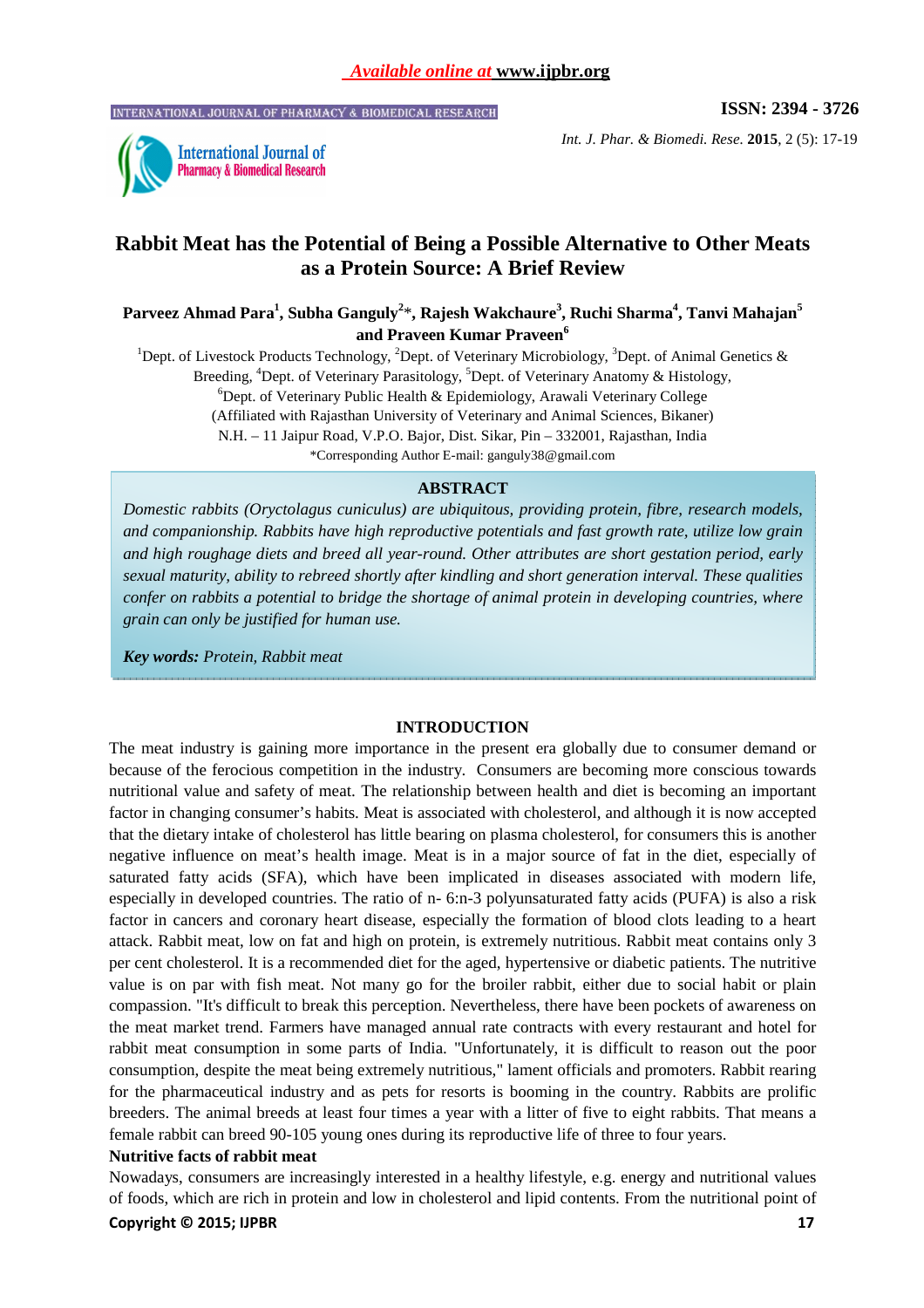### **Para, P.A.** *et al Int. J. Phar. & Biomedi. Rese.* **2015**, 2 (5): 17-19 ISSN: 2394 – 3726

view, rabbit meat is flavourful and easily digested, with high nutritional and dietetic properties: this meat contains 20–21% of proteins, unsaturated fatty acids (oleic and linoleic; 60% of all fatty acids), potassium, phosphorus, and magnesium, it has low concentrations of fat, cholesterol, and sodium [1]. That is why the rabbit meat is better digested as compared to other kinds of meat (beef, lamb, or pork; Enser *et al.* [2] and is recommended for consumption, e.g. for persons with cardiovascular illnesses. Moreover, the energy value of rabbit meat  $(427-849 \text{ kJ}/100 \text{ g}$  of fresh meat) is comparable to various commonly consumed sorts of red meat [1]. The studies concerned with the quality of rabbit meat have focused mainly on biochemical or biophysical traits such as pH, water holding capacity, or colour [3, 4]. The main components of meat, excluding water, are proteins and lipids. Rabbit meat is a lean meat rich in proteins of a high biological value and it is characterized by high levels of essential aminoacids [1]. Furthermore, meat is also an important source of highly available micronutrients, such as vitamins and minerals. Also, rabbit meat does not contain uric acid and has a low content of purines [4]. Rabbit meat is characterized by its lower energetic value compared with red meats [1] due to its low fat content. Fat content varies widely depending of the carcass portion from 0.6 to 14.4% (fat from edible meat with intramuscular and intermuscular fat content) with an average value of 6.8% with the loin being the leanest part of the carcass (1.2% of lipids). Fatty acid composition of rabbit meat is characterized by high polyunsaturated fatty acid content. The fatty acid composition of rabbit meat and its possible modification through diet will be discussed later on. The amount of cholesterol in rabbit meat is about 59 mg/100 g of muscle [5], lower values than those presented in meat from other species (61 mg in pork, 70 mg in beef, 81 mg in chicken) [1]. The mineral fraction of rabbit meat is characterized by its low contents in sodium (49 and 37 mg/100 g for hind leg and loin, respectively) and iron (1.3 and 1.1 mg/100 g for hind leg and loin, respectively), while the phosphorus level is high (230 and 222 mg/100 g for hind leg and loin, respectively [5]. Rabbit meat has a low zinc concentration (0.55 mg/100 g) and the copper concentration is quite similar to the meat of other species  $(0.03 \text{ mg}/100 \text{ g})$  [6]. Selenium levels in rabbit meat depend on diet, reported to vary between 9  $\mu$ g/100 g [7] and 22  $\mu$ g/100 g [8]. Meat is an important source of B vitamins. Consumption of 100 g of rabbit meat contributes to 8% of daily Vitamin B2, 12% of Vitamin B5, 21% of Vitamin B6, and 77% of Vitamin B3 requirements, and provides a fulfillment of the daily Vitamin B12 requirement [6]. However, heat treatments alter Vitamin B contents [7]. In addition, rabbit meat, as is true of other meats, contains only trace amounts of Vitamin A. Nevertheless, it should be noted that a high amount of this vitamin can be found in rabbit edible liver [9, 10].

# **SUMMARY**

The market in the world for rabbit meat is also growing. Global consumption of rabbit meat in the world is highest in Malta – 7.5 kg per head, followed by Italy – 5.5 kg and France – 3.0 kg [4]. On the other hand, in the USA and Canada, the consumption of this meat is very low (0.15–0.20 kg), although rabbit meat is in the same price range as chicken breast and other higher valued chicken parts.

## **REFERENCES**

- 1. Dalle Zotte, A., Perception of rabbit meat quality and major factors influencing the rabbit carcass and meat quality. Review. *Liv. Prod. Sci.,* **2002**, 75, 11-32.
- 2. Enser, M., Hallet, K., Hewett, B., Fursey, G.A.J., Wood, J.D. Fatty acid content and composition of English beef, lamb and pig at retail. *Meat Sci.,* **1996**, 42, 443-456*.*
- 3. Hernández, P., Carne de conejo, ideal para dietas bajas en ácido úrico. *Revista científica de nutrición. Nº 8 Septiembre. Boletín de cunicultura,* **2007**, 154, 33-36.
- 4. Hernández, P., Pla, M., Oliver, M.A., Blasco, A., Relationships between meat quality measurements in rabbits fed with three diets with different fat type and content. *Meat Sci.,* **2000**, 55, 379-384.
- 5. Combes, S., Valeur nutritionnelle de la viande de lapin. *INRA Productions Animales,* **2004**, 17, 373- 383.
- 6. Díaz-Alarcon, J.P., Navarro-Alarcón, M., López-García de la Serrana, H., López-Martínez M.C. Determination of selenium in meat products by hydride generation atomic absorption spectrometricselenium levels in meat, organ meats, and sausages in Spain. *J. Agric. Food Chem.,* **1996**, 44, 1494- 1497*.*

# **Copyright © 2015; IJPBR** 18